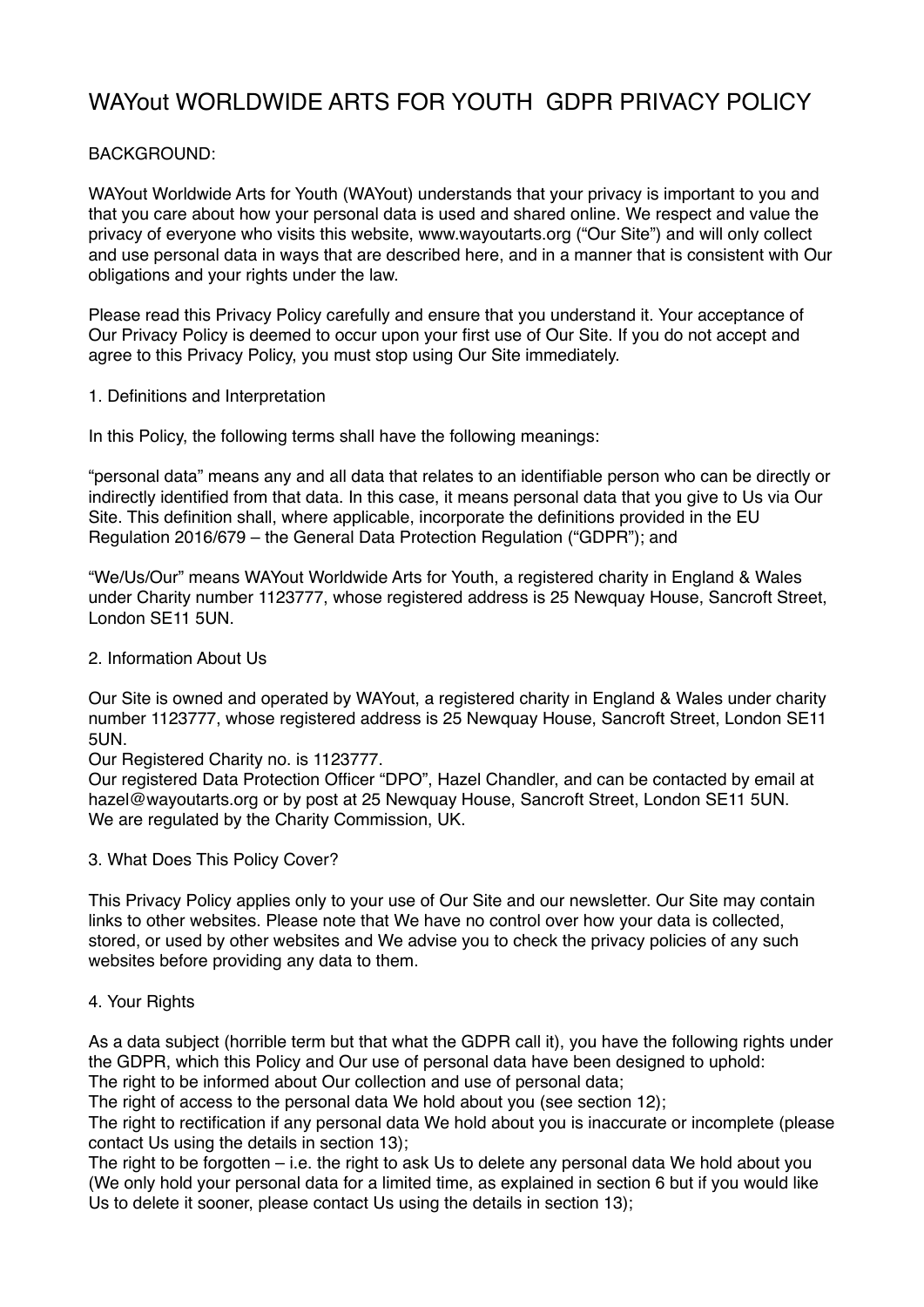The right to restrict (i.e. prevent) the processing of your personal data;

The right to data portability (obtaining a copy of your personal data to re-use with another service or organisation);

The right to object to Us using your personal data for particular purposes; and

Rights with respect to automated decision making and profiling.

If you have any cause for complaint about Our use of your personal data, please contact Us using the details provided in section 13 and We will do Our best to solve the problem for you. If We are unable to help, you also have the right to lodge a complaint with the UK's supervisory authority, the Information Commissioner's Office.

For further information about your rights, please contact the Information Commissioner's Office or your local Citizens Advice Bureau.

## 5. What Data Do We Collect?

Depending on your use of Our Site, and a subscription to our email newsletter, donations received, We may collect some or all of the following personal [and non-personal] data:

name (if you subscribe to receive updates via email, enter a promotion, make a donation, or purchase from our online store, managed by BSI Merchandise);

business/company name (if provided by you);

job title (if provided by you);

profession (if provided by you);

contact information such as email addresses and telephone numbers (if provided by you); demographic information such as postcode, preferences, and interests (if provided by you); financial information such as credit/debit card numbers (if provided by you); IP address;

web browser type and version;

operating system;

a list of URLs starting with a referring site, your activity on Our Site, and the site you exit to;

## 6. How Do We Use Your Data?

All personal data is processed and stored securely, for no longer than is necessary in light of the reason(s) for which it was first collected. We will comply with Our obligations and safeguard your rights under the GDPR at all times. For more details on security see section 7, below.

Our use of your personal data will always have a lawful basis, either because it is necessary for Our performance of a contract with you, because you have consented to Our use of your personal data (e.g. by subscribing to emails), or because it is in Our legitimate interests. Specifically, We may use your data for the following purposes:

Supplying Our products and services to you (please note that We require your personal data in order to enter into a contract with you);

Replying to emails from you;

Supplying you with information via emails that you have opted into (you may unsubscribe or optout at any time by clicking on the link in every email update we ever send);

With your permission and/or where permitted by law, We may also use your data for marketing purposes which may include contacting you by email or post with information, news, and offers on Our fundraising campaigns and new merchandise releases. We will not, however, send you any unsolicited marketing or spam and will take all reasonable steps to ensure that We fully protect your rights and comply with Our obligations under the GDPR and the Privacy and Electronic Communications (EC Directive) Regulations 2003.

You have the right to withdraw your consent to Us using your personal data at any time, and to request that We delete it.

We do not keep your personal data for any longer than is necessary in light of the reason(s) for which it was first collected. Data will therefore be retained for the following periods (or its retention will be determined on the following bases):

until you request to be unsubscribed from our email updates;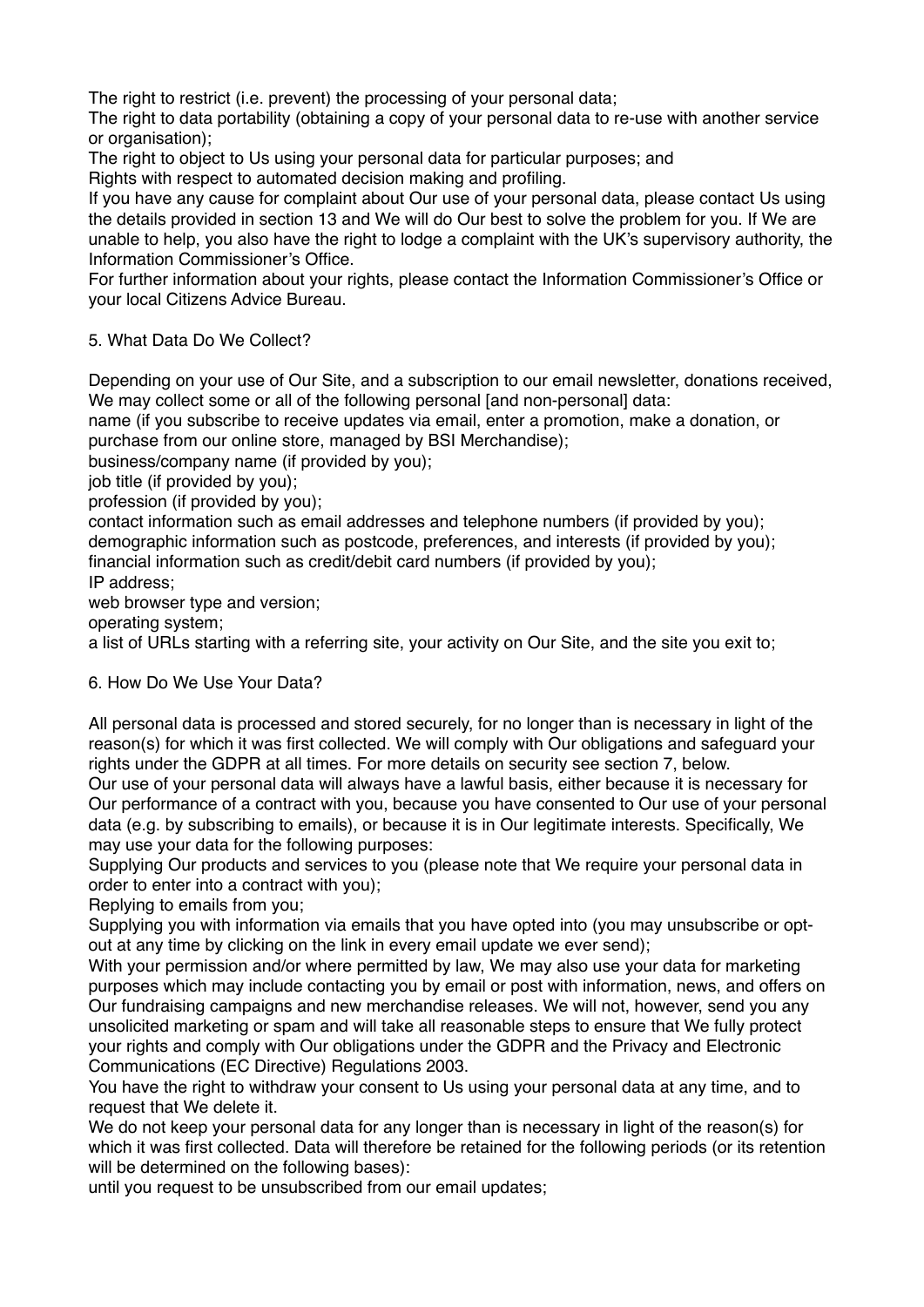## 7. How and Where Do We Store Your Data?

We only keep your personal data for as long as We need to in order to use it as described above in section 6, and/or for as long as We have your permission to keep it.

Your data will only be stored in the UK.

Data security is very important to Us, and to protect your data We have taken suitable measures to safeguard and secure data collected through Our Site.

Steps We take to secure and protect your data include:

we use SSL encrypted & registered email service provider, Pedeco and Gmail.

All purchases of our fundraising merchandise & donations are made and collected using SSL encrypted websites 'mydonate' and 'paypal'.

## 8. Do We Share Your Data?

Subject to section 8.2, We will not share any of your data with any third parties for any purposes. In certain circumstances, We may be legally required to share certain data held by Us, which may include your personal data, for example, where We are involved in legal proceedings, where We are complying with legal obligations, a court order, or a governmental authority.

## 9. How Can You Control Your Data?

In addition to your rights under the GDPR, set out in section 4, when you submit personal data via Our Site, you may be given options to restrict Our use of your data. In particular, We aim to give you strong controls on Our use of your data for direct marketing purposes (including the ability to opt-out of receiving emails from Us which you may do by unsubscribing using the links provided in Our emails and at the point of providing your details).

You may also wish to sign up to one or more of the preference services operating in the UK: The Telephone Preference Service ("the TPS"), the Corporate Telephone Preference Service ("the CTPS"), and the Mailing Preference Service ("the MPS"). These may help to prevent you receiving unsolicited marketing. Please note, however, that these services will not prevent you from receiving marketing communications that you have consented to receive.

#### 10. Your Right to Withhold Information

You may access Our Site without providing any data at all.

11. How Can You Access Your Data?

You have the right to ask for a copy of any of your personal data held by Us (where such data is held). Under the GDPR, no fee is payable and We will provide any and all information in response to your request free of charge. Please contact Us for more details at info@joestrummerfoundation.org.

#### 12. Contacting Us

If you have any questions about Our Site or this Privacy Policy, please contact Us by email at info@wayoutarts.org, by telephone on +44 (0) 207 7091 0162 or 07989414007, or by post at 25 Newquay House, Sancroft Street, London SE11 5UN.

Please ensure that your query is clear, particularly if it is a request for information about the data We hold about you (as laid out above).

#### 13. Changes to Our Privacy Policy

We may change this Privacy Policy from time to time (for example, if the law changes). Any changes will be immediately posted on Our Site and you will be deemed to have accepted the